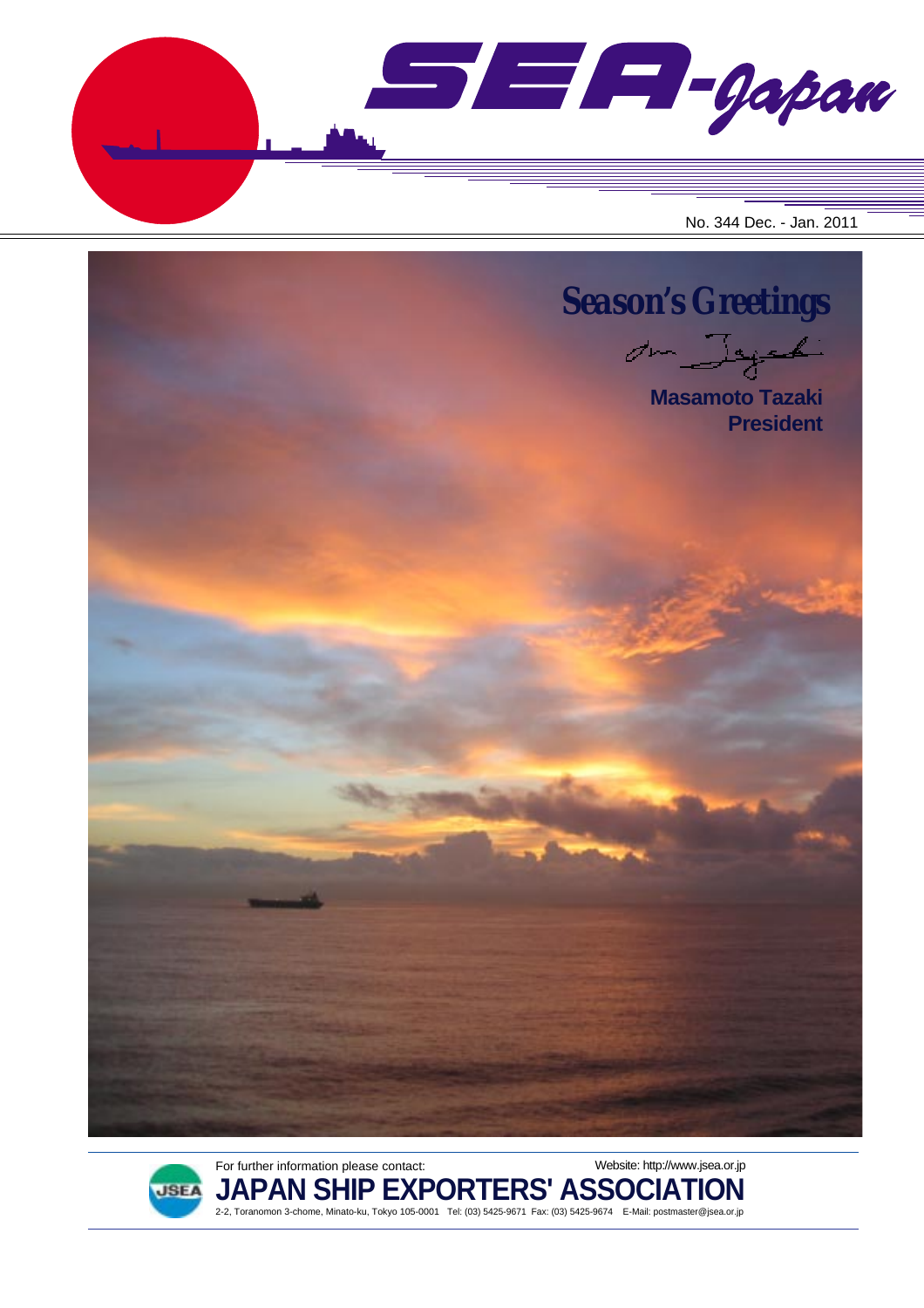#### IHIMU completes 300,000DWT double-hull VLCC, TSUGARU

IHI Marine United Inc. delivered 300,000 DWT double-hull VLCC, TSUGARU, to Honos Shipping Pte. Ltd. at its Kure Shipyard on Sept. 29, 2010. The TSUGARU was developed with maximum deadweight and maximum draft to pass the Strait of Malacca and has following features:

Superior economical operation is possible in the worldwide trade (Persian Gulf-Far East trade). The arrangement of cargo oil tanks, ballast tanks, and other compartments are optimized, and this enabled the maximum cargo loading capacity despite the shallow draft.

The main engine of the vessel is an electronically controlled Flex Engine to cope with requirements for reducing fuel oil consumption and flexible engine operation during the navigation.

Under any loaded conditions, this

engine can control combustion by suitably adjusting fuel injection and operation of exhaust valves. The engine operation mechanism enhances reduction of fuel oil consumption and emission of pollutants.

To realize the improved propulsion performance, economical operation, and maneuverability, IHIMU designed the vessel with its sophisticated technology and engineering expertise together with CFD analysis, 3D-FEM ship model analysis utilizing CAD system "Ajisai" that IHIMU originally developed.



Principal particulars

|                     | $L$ (o.a.) x B x D x d:333.0m x 60.0m x |                                |  |
|---------------------|-----------------------------------------|--------------------------------|--|
|                     | $29.0m \times 20.5m$                    |                                |  |
|                     |                                         | DWT/GT: About 301,500t/160,145 |  |
|                     |                                         | Main engine: DU-WARTSILA 7RT-  |  |
| flex 84T-D x 1 unit |                                         |                                |  |
|                     | MCR:                                    | 27,160kW x 74.0rpm             |  |
|                     | Speed, service:                         | 15.55kt                        |  |
|                     | Classification:                         | NK                             |  |
|                     | Completion:                             | Sept. 29, 2010                 |  |
|                     |                                         |                                |  |

#### MES completes 9th Malacca Doublemax VLCC, LIBRA TRADER

Mitsui Engineering & Shipbuilding Co., Ltd. (MES) completed the double hull VLCC, LIBRA TRADER (HN: 1757), and delivered at its Chiba Works to Legend Transport Inc. on Sept. 30, 2010.

The LIBRA TRADER is the 9th ship of the series of Mitsui Malacca Doublemax design VLCC with enhanced transport efficiency.

This ship has the biggest deadweight and cargo hold capacity as Malaccamax type tanker, a ship with maximum draft passable through Malacca Strait maximizing the deadweight tonnage, and can efficiently transport crude oil.

For ocean and global environmental preservation, not only the ship's hull but also the fuel oil tank is double hulled and the pump room is double bottomed. Furthermore, a newly developed energy saving device is installed to improve the propulsion performance, such as navigation speed and fuel oil consumption.

Energy saving is achieved with a newest bow form, stern hull form, and high efficiency propeller with an energy saving device. A turbo generating system is used to recover exhaust gas heat energy from the main engine.

> The main engine uses an electronic controlled cylinder oiling system to achieve operational cost saving.

Two sets of Differential Global Positioning System (DGPS) are installed to achieve thorough

satellite navigation. The electronic chart display information system (ECDIS) and automatic ship identification system (AIS) are installed to have better navigational planning and safe navigation.

The engine room can continuously be monitored at navigation bridge and engine control room through colored camera installed in the engine room.

This ship has access required by SOLAS for safety and effective inspection in cargo oil tanks and water ballast tanks. The fixed type inflammable gas detection system is installed in the ballast tank and pump room to achieve safer working conditions.

| Principal particulars                          |                             |  |  |  |
|------------------------------------------------|-----------------------------|--|--|--|
| $L$ (o.a.) x $L$ (b.p) x $B$ x $D$ : 333.00m x |                             |  |  |  |
| 324.00m x 60.00m x 28.80m                      |                             |  |  |  |
| DWT/GT:                                        | 310,339t/160,149            |  |  |  |
|                                                | Cargo tank capacity (100%): |  |  |  |
| 354,689m <sup>3</sup>                          |                             |  |  |  |
|                                                | Main engine: MITSUI-MAN B&W |  |  |  |
| 7S80MC-C diesel x 1 unit                       |                             |  |  |  |
| $MCR$ :                                        | 27,160kW x 76rpm            |  |  |  |
| Complement:                                    | 40                          |  |  |  |
| Classification:                                | NK                          |  |  |  |
| Flag:                                          | Marshall Islands            |  |  |  |
| Delivery:                                      | Sept. 30, 2010              |  |  |  |
|                                                |                             |  |  |  |

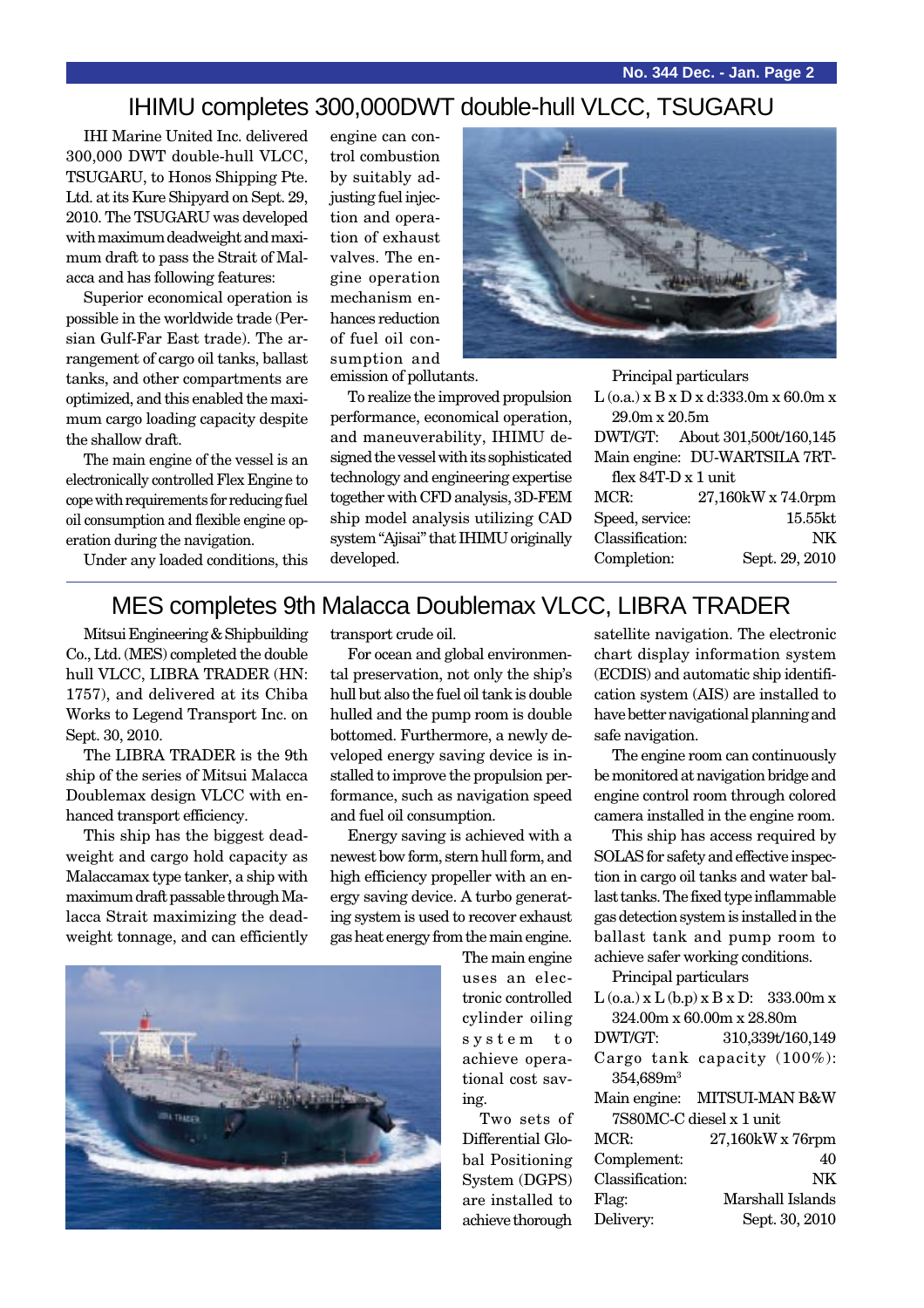### KHI delivers 145,000m<sup>3</sup> LNG carrier, TAITAR NO. 4

Kawasaki Heavy Industries, Ltd. (merged with Kawasaki Shipbuilding Corporation: see P 5 for the merger announcement) delivered the 145,000m3 LNG Carrier, TAITAR NO. 4 (HN: 1626), to NiMiC NO.4 S.A. on October 1. The carrier is the 12th completion of the 145,000m3 capacity series developed by Kawasaki.

The carrier has four MOSS-type independent spherical tanks, which can contain a total of  $145{,}333\text{m}^3$  (-163 degrees C at 98.5%) LNG and uses the Kawasaki panel system for the heat insulation. The system can suppress the boil-off gas rate to about 0.15% per day. The cargo tanks are installed inside the cargo compartment built with double sides and double bottom to ensure safety so that the cargo tanks are not damaged directly.

The wheelhouse is equipped with advanced integrated electronic navigation equipment, which was previously installed separately. This helps further improve ship operation tasks. Windows around the wheelhouse provide a panoramic view of 360 degrees to allow one-man operation during ocean-going navigation.

Cargo-handling operation is carried out at the cargo-handling room located in front of the accommodation quarters, and the Kawasaki IMCS (an integrated monitoring and controlling system) is installed to monitor and control cargo handling operation as

well as monitoring engine conditions. IMCS developed on the operator expertise and is very easy to use.

Principal particulars:  $L$  (o.a.)  $x L$  (b.p.) x B x D x d: 289.50m x





## Sanoyas completes Panamax bulk carrier FISKARDO

Sanoyas Hishino Meisho Corp. completed construction of Panamax bulk carrier FISKARDO at the Mizushima Works and Shipyard for the delivery to MANU VICTORY MARI-TIME S.A. on Sept. 16, 2010. The vessel applies Common Structural Rules (CSR) by International Association of Classification Societies.

The FISKARDO is the 16th of the series of the Sanoyas-developed 83,000DWT type Panamax bulk carriers, featuring the world largest deadweight and cargo hold capacity as



To achieve the improved propulsion efficiency, the vessel uses a low-speed and long-stroke main engine combined with a high-efficiency propeller as well as Sanoyas-Tandem-Fin (STF, patented) that can achieve 6% energy saving in maximum. These combination also contribute to reducing  $CO<sub>2</sub>$ emission.

Fully widened hatch openings facilitate cargo-handling work. Dedicated fresh water tanks are provided for storing hold-washing water pro-



duced by a fresh water generator with a large capacity. In addition, special fuel oil heating system is applied to fuel oil storage tanks in order to avoid cargo damage by over-heating and save the

steam consumption.

Various countermeasures to promote the environmental protection are employed. Those include fuel oil tanks of double hull structures, holding tank for accommodation discharges and dirty hold bilge, and independent bilge segregation system for engine room.

Principal particulars Owner:Manu Victory Maritime S.A.

Hull No.: 1284  $L$  (o.a.) x  $L$  (b.p.) x  $B$  x  $D$  x d: 229.00m x 224.00m x 32.24m x 20.20m x 14.598m DWT/GT: 83,448t/44,348

Cargo hold capacity (grain): 96,121m3 Main engine: MAN B&W 6S60MC-C diesel x 1 unit MCR: 10,740kW Speed, service:about 14.0kt (at c.s.o. with 15% sea margin) Classification: NK Complement: 25 Port of registry: Panama Delivery: Sept. 16, 2010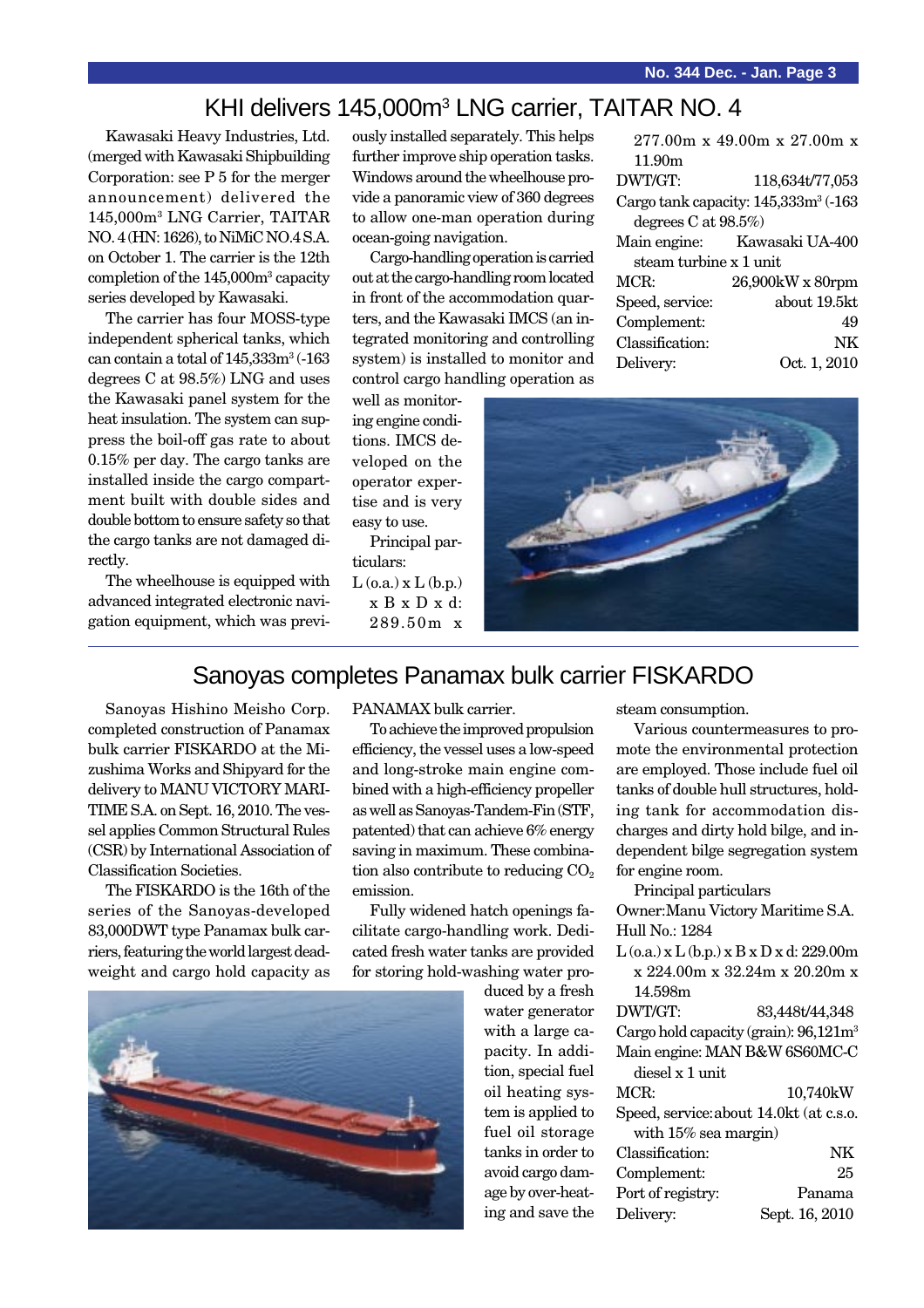## Oshima completes Ice Class ICE-1A bulker, SANKO ODYSSEY

Oshima Shipbuilding Co., Ltd. delivered the 75,603DWT ICE-1A Panamax bulk carrier SANKO ODYS-SEY, to ODYSSEY BULKSHIP LIM-ITED on Nov. 16, 2010. The vessel is assigned ICE-1A notation. The SANKO ODYSSEY has the following features for safe navigation in ice according to requirements for the ICE-1A rule.

Features include reinforcement for hull construction, an ice knife provided to protect the rudder against ice pressure, the air bubbling system for antifreezing the ballast water in ballast tanks, increased maximum output of main engine, thicker propeller blade, and ice sea chest with heating pipes.

Several countermeasures are taken for low temperature operation in ice. Design condition for heating of air-conditioning is based on outside air temperature of -25°C. The enclosed bridge wing with independent air conditioning system in wheelhouse, a steam line for deicing of equipment on weather part, and a special material against cold brittleness are used for main components on the weather deck.

The vessel obtained the Recommendations on Ice Safety (Ice Certificate) issued by Central Marine Research and Design Institute (CNIIMF) indicating the capability of ship



The Seaworthy Bow of excellent seaworthiness is also adopted to improve speed performance under the rough weather conditions (about 5% power saving compared with ordinary bulbous bow).

The vessel accomplishes the decrease in the fuel consumption by new optimized hull form, and adoption of a set of the Flipper-Fins increases propulsive efficiency.

Principal Particulars

| $L$ (o.a.) x $L$ (b.p.) x $B$ x $D$ x d: 225.00m |                      |  |
|--------------------------------------------------|----------------------|--|
| x 220.00m x 32.26m x 19.39m x                    |                      |  |
| 14.089m                                          |                      |  |
| DWT/GT:                                          | 75,603t/40,142       |  |
| Cargo hold capacity:                             | 89,551m <sup>3</sup> |  |
| Main engine: Kawasaki MAN B&W                    |                      |  |
| 6S60MC-C diesel x 1unit                          |                      |  |
| MCR:                                             | 13,548kW x 105.0rpm  |  |
| Speed, service:                                  | 14.5kt               |  |
| Classification:                                  | <b>DNV</b>           |  |
| Completion:                                      | Nov. 16, 2010        |  |
|                                                  |                      |  |

#### Universal completes 207,000 DWT Bulk Carrier, KATSURA

Universal Shipbuilding Corporation delivered the KATSURA, a 207,000 DWT bulk carrier, to the owner, at the Tsu Shipyard on Sept. 9, 2010. The vessel is designed to carry bulk coal and iron ore between Asia and Australia more efficiently and have flexibility for port restrictions.

This is the 18th vessel of the new



The vessel has double side skin construction for cargo holds and fuel oil tanks in order to reduce flooding risk due to side damage. Although the cargo capacity is equivalent to that of

previous single skinned Newcastle-max series, cargo handling is improved because of the cargo holds bound by a double side skin.

The vessel is equipped high propulsion efficiency and energy saving devices, SSD (Super Stream Duct) and Surf-Bulb (Rudder Fin with Bulb), before and behind the propeller. In addition, the bow above the waterline is shaped as the Ax-Bow that can decrease added wave resistance at sea.

Deck machinery such as windlasses, mooring winches, and hatch covers are driven by electric-motor system for oil leak prevention on deck.

Principal particulars

L (o.a.) x L (b.p.) x B x D x d: 299.7m x 290.2m x 50m x 25.0m x 18.2m

DWT/GT: 207,791t/106,333 Cargo hold capacity: 218,790m<sup>3</sup> Main engine: MAN B&W 6S70MC-C

diesel x 1 unit

| Speed, service: | 14.7kt        |
|-----------------|---------------|
| Complement:     | 25            |
| Classification: | ΝK            |
| Completion:     | Sept. 9, 2010 |

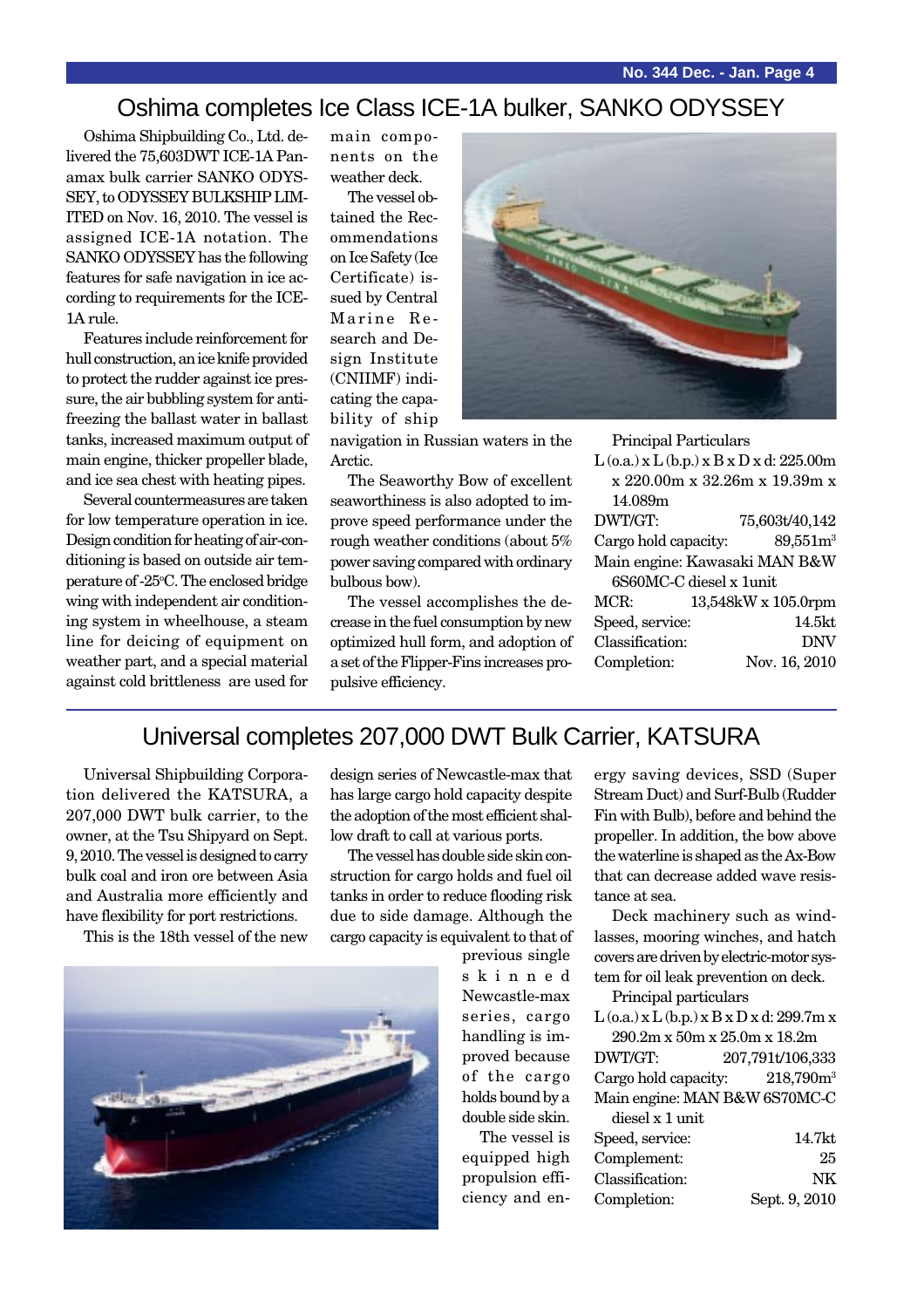#### Imabari complete 95,790DWT bulk carrier, DOUBLE FORTUNE

Imabari Shipbuilding Co., Ltd. completed construction of the DOUBLE FORTUNE (HN:S-1551), a 95,790DWT bulk carrier, and delivered the vessel to its owner, Catalina Shipping S.A., at the Marugame Headquarters on Sept. 29, 2010.

The vessel is an ocean-going bulk carrier having a single diesel engine and a single screw. It is designed to be suitable for carrying various cargoes including coal, ore, and grains.

The hatch covers are the side rolling type operated by chains and electric motors, and the hatch openings are maximized to facilitate cargo handling.

The vessel has an energy saving device installed at the leading edge of the rudder, which contributes to environment-friendly and economical operation.



Principal particulars

 $L$  (o.a.) x  $L$  (b.p.) x  $B$  x  $D$  x d: 234.98m x 227.00m x 38.00m x 19.90m x 14.45m DWT/GT: 95,790t/50,617 Cargo hold capacity:  $109,477$ m<sup>3</sup> Main engine: Mitsui-MAN B&W

6S60MC-C (Mk 7) x 1 unit MCR: 12,950kW x 101.0rpm Speed, service: 15.0kt Complement: 25 Classification: NK Delivery: Sept. 29, 2010

#### Mitsubishi completes large container carrier, MOL MARVEL

Mitsubishi Heavy Industries, Ltd. (MHI) has completed construction of the MOL MARVEL (HN: 1286), a large container carrier capable of carrying 6,724TEUs, and delivered the carrier to MOL Euro-Orient Shipping S.A. (Mitsui O.S.K. Lines, Ltd. (MOL)) at its Kobe Shipyard & Machinery Works.

The MOL MARVEL is the sixth of ten vessels ordered by MOL. The vessel adopts superior hull form for saving energy and effective cargo-carrying performance. The vessel also employs tanks for low sulfur fuels and gray water holding, preparation for Al-



ternative Marine Power (AMP) system (on some of her sister vessels), and an electronically controlled main engine (Mitsubishi-Wartsila 10RT-Flex96C) to meet the vessel's environment-friendly

concept.

Furthermore, YP460MPa (47kgf/ mm2 ) higher tensile strength steel, jointly developed by Nippon Steel Corporation and MHI, and additional long tall lashing bridges are first used for this sixth vessel for increased cargo loading flexibility.

Principal particulars

| $\rm L$ (o.a.) x $\rm L$ (b.p.) x $\rm B$ x $\rm D$ x d: 312m x |
|-----------------------------------------------------------------|
| $288.0$ m x $43.4$ m x $24.8$ m x $14.2$ m                      |

DWT/GT: 79,460t/78,316

Main engine: Mitsubishi-Wartsila 10RT-Flex96C diesel x 1 unit

| MCR:            | 57,200 kW     |
|-----------------|---------------|
| Speed, service: | about 24.5kt  |
| Complement:     | 30            |
| Classification: | NK            |
| Completion:     | Sept. 3, 2010 |
|                 |               |

#### **Kawasaki Heavy Industries merges Kawasaki Shipbuilding**

Kawasaki Shipbuilding Corporation was amalgamated with Kawasaki Heavy Industries, Ltd. (KHI) and became Ship & Offshore Structure Company, one of KHI's seven companies on Oct. 1, 2010.

With the merger, Kawasaki believes that the company can bring out and maximize the total strength of the Kawasaki Group by utilizing all the technological assets and human resources of the Group so that the company can serve their customers for further prosperity and satisfaction.

With the new organization, the company will exert an effort for the further growth of the business, and hopes for the continued support and patronage from previous business partners and customers.

Nobumitsu Kambayashi, Senior Vice President of KHI, has been appointed President of the Ship & Offshore Structure Company.

KHI Head Office